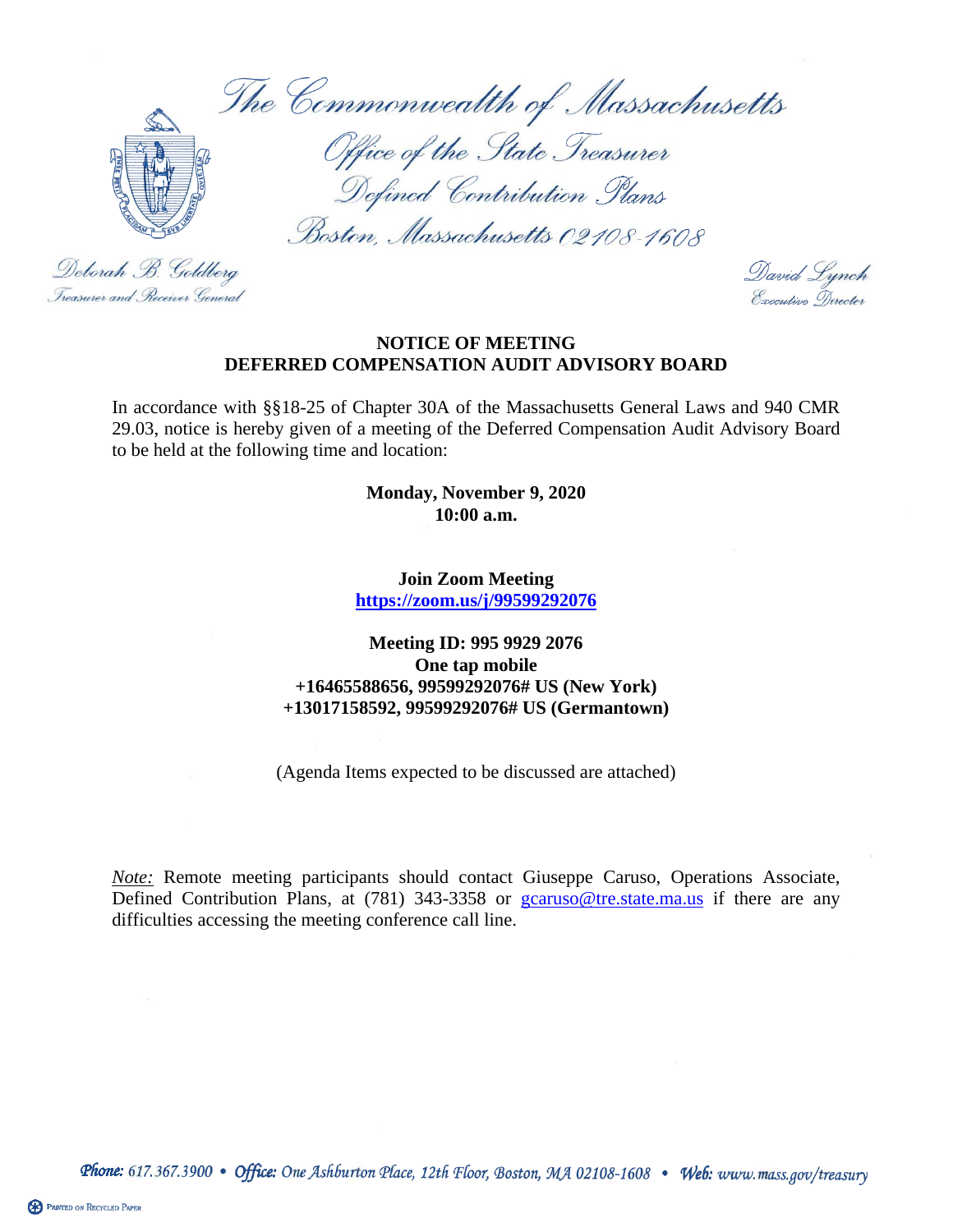

# **Agenda**

## **Deferred Compensation Plan Audit Advisory Board November 9, 2020 10:00 AM**

**Join Zoom Meeting <https://zoom.us/j/99599292076>**

# **Meeting ID: 995 9929 2076 One tap mobile +16465588656, 99599292076# US (New York) +13017158592, 99599292076# US (Germantown)**

- I. Approval of the February 24, 2020 Meeting Minutes
- II. Review of 2019 Audit Report, CliftonLarsonAllen, LLP
	- Review of Financials
	- Recommendations
	- $\bullet$  Q&A
- III. GASB Statement No. 97
- IV. Public Comment
- V. Close Meeting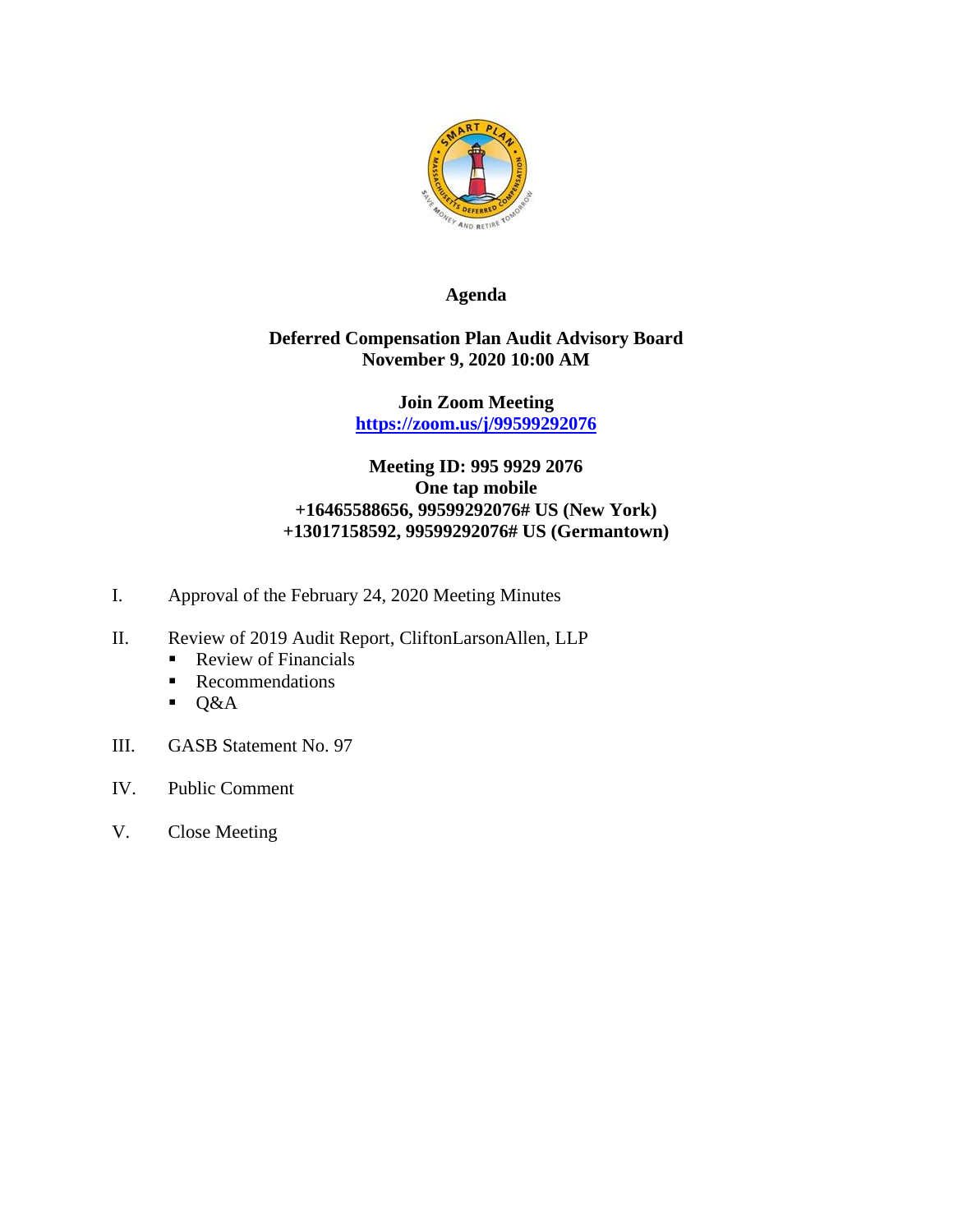### **Office of the State Treasurer and Receiver General Commonwealth of Massachusetts Employees Deferred Compensation Plan Audit Advisory Board Meeting Minutes November 9, 2020**

The Audit Advisory Board (the "Advisory Board") for the Commonwealth of Massachusetts Employees Deferred Compensation Plan ("Plan") met, pursuant to notice, on November 9, 2020 via video conference. Present for all or part of the meeting were Sue Perez, Advisory Board Chair, and the other two Board Members, Henry Clay and Drew Smith.

Also present: Thomas Rey, CPA, Partner, CliftonLarsonAllen, LLP ("CLA"); Tonia Shultz, Senior Associate, CLA; Giuseppe Caruso, Operations Associate, Defined Contribution Plans; Nicola Favorito, Deputy Treasurer / Executive Director, Retirement Board; Karen Guida, Treasury Internal Auditor; Sarah Kim, Deputy Treasurer / General Counsel; David Lynch, Executive Director, Defined Contribution Plans; Emily Robbins, Defined Contribution Plans Counsel; and Laura Rooney, Director of Operations, Defined Contribution Plans. Robert Sheridan, Deferred Compensation Committee Chair; and Deferred Compensation Committee members John Curran and Thomas Magno also attended the meeting as members of the public.

The following materials, used throughout the meeting, were distributed in advance:

- 1. Agenda for the November 9, 2020 Audit Advisory Board Meeting;
- 2. Minutes of the February 24, 2020 Audit Advisory Board Meeting;
- 3. CLA's Audit Presentation for Plan Year 2019 ("Audit Presentation");
- 4. Financial Statements for Plan Year 2019 for the 457 Deferred Compensation Plan; and
- 5. Management Letter for Plan Year 2019 for the 457 Deferred Compensation Plan.

#### **Call to Order:**

With all Board Members present to establish quorum, Ms. Perez called the meeting to order at 10:06 a.m. Ms. Perez welcomed everyone in attendance to the meeting and briefly introduced Board Members Mr. Clay and Mr. Smith.

Ms. Perez noted that the meeting was being conducted via video conference in accordance with the Order Suspending Certain Provisions of the Open Meeting Law, M.G.L. c. 30A § 20 issued by Governor Baker on March 12, 2020. Ms. Perez advised attendees of the recording parameters under the Open Meeting Law M.G.L. c. 30A, §§ 18-25 and applicable regulations. Ms. Perez then instructed the Advisory Board and guests to notify the meeting members if any part of the meeting was not audible. Ms. Perez conducted a roll call of the meeting attendees to confirm attendance and identify those recording the meeting, if any. Attendees confirmed that no one was recording the meeting.

Ms. Perez asked for motion to approve the minutes of the prior meeting held on February 24, 2020. Mr. Smith made a motion to approve, seconded by Mr. Clay. On roll call, Mr. Smith, Mr. Clay and Ms. Perez confirmed approval of the February 24, 2020 meeting minutes.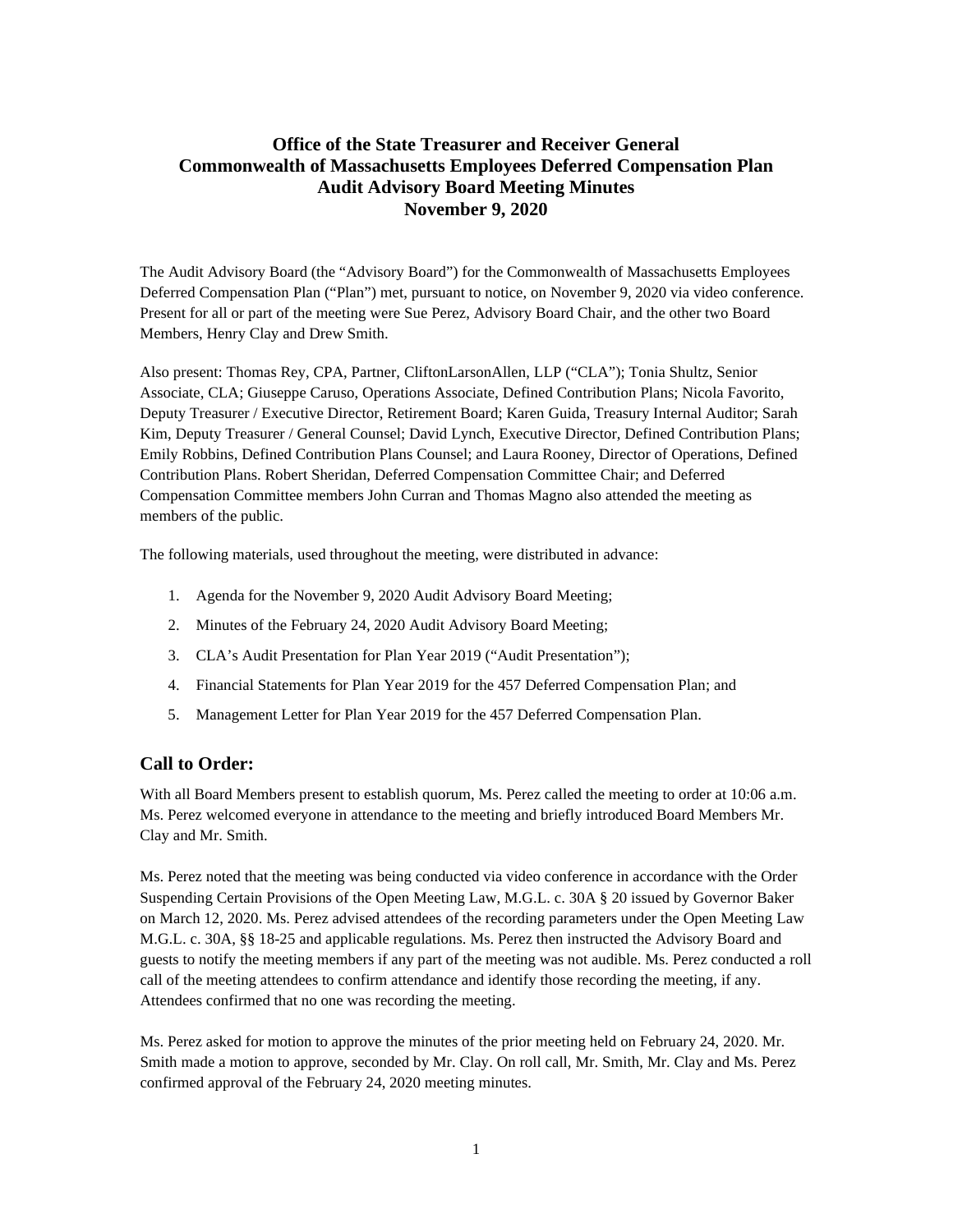Ms. Perez then invited Mr. Rey to give a presentation of the CLA Audit of the Plan for Calendar Year 2019.

Mr. Rey directed the Advisory Board's attention to the Audit Presentation (visible on each individual's computer screen). Referring to the Audit Presentation agenda, Mr. Rey noted that his discussion would primarily serve as an overview of the Audit for the Advisory Board. Mr. Rey stated that no significant deficiencies and no material findings were identified during the course of the audit. He then went into greater detail on the process.

On the Financial Statement Audit Scope, Mr. Rey noted to the Advisory Board that the scope of the Audit was to express an opinion on the fair representation of the financial statements for Plan Year 2019 and that CLA plans and performs the Audit to obtain reasonable assurance about whether the financial statements are free of material misstatements, in accordance with U.S. Generally Accepted Auditing Standards (U.S. GAAP).

On the Audit Methodology, Mr. Rey referred to CLA's four phase approach: Planning and Strategy, Systems Evaluation, Testing & Analysis, and Reporting and Follow-Up. Mr. Rey noted that the first two phases are typically completed in the preliminary phase prior to plan year end, while the final two phases are completed post-plan year end.

On Audit Methodology for Internal Controls, Mr. Rey stated the objective is to obtain an in-depth understanding of key processes of the entity through discussion with management and review of the SSAE 18/SOC Reports for both the recordkeeper, Empower Retirement, and custodian, Northern Trust. Mr. Rey also noted that based on this understanding gathered during preliminary field work, CLA would develop a risk assessment of the key risk areas and perform tests of design of key processes, as well as effectiveness over contributions, distributions, and participant data.

On Audit Methodology for Substantive Testing, Mr. Rey noted the topic areas involved in the testing. For investments, Mr. Rey stated that this included confirmation with the third-party administrator, the custodian, and the investment managers, as well as valuation testing and analytical procedures over investment, interest income, and investment expenses. Mr. Rey continued and noted testing methodologies on contributions, distributions, and administrative expenses.

Finally, on the 2019 Audit Results, Mr. Rey informed the Advisory Board that the Plan had received an unmodified, or "clean," opinion in conformity with U.S. Generally Accepted Accounting Principles (GAAP).

Mr. Rey directed the Advisory Board's attention to the overview of the 2019 Financial Statements. Mr. Rey continued with a brief overview, stating that Plan assets were just over \$10.1 billion at end of Plan Year 2019, compared to \$8.5 billion at end of Plan Year 2018. Mr. Rey also noted no significant or new changes from an accounting or GASB perspective.

Mr. Clay asked Mr. Rey what comprises the CLA review of the reasonableness of administrative expenses, with respect to scrutiny of excessive fees and charges. Mr. Rey responded that CLA reviews investment manager fees for reasonableness, and that these are readily accessible for review via the custodial bank. Mr. Rey also noted that for administrative expenses, CLA compares similar charges year-to-year to ensure there are no significant discrepancies.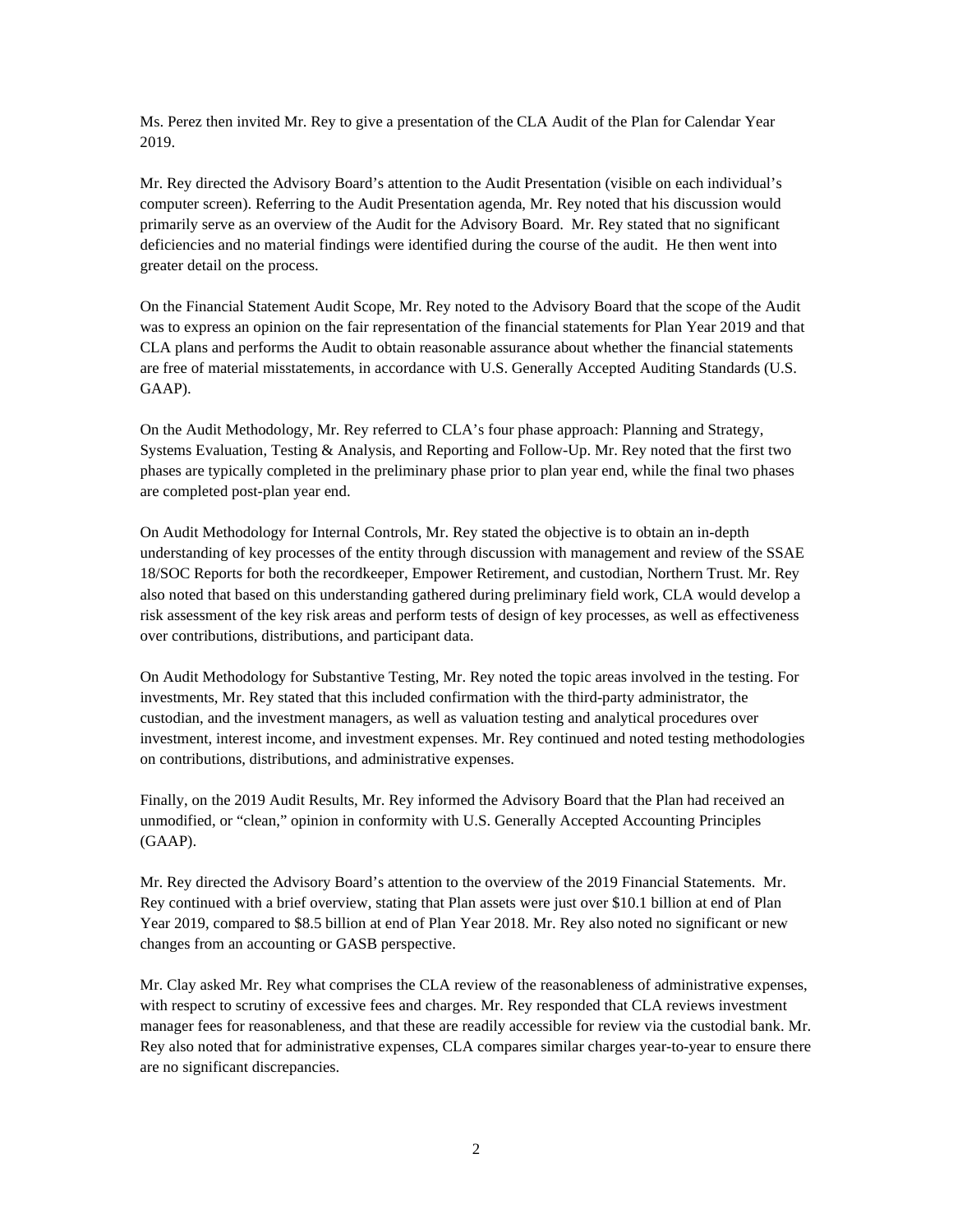Ms. Perez asked what changes had been implemented to ensure the Plan Year 2019 Audit was complete in a timely manner, citing challenges in completing prior Plan Year audits. Ms. Guida responded, noting that CLA has direct access to the relevant Empower systems in order to access Plan data, as approved by the Plan. Ms. Guida also stated that CLA has a more efficient and less labor-intensive approach compared to the prior Plan auditor, and CLA have generally been very responsive on all requests. Mr. Rey continued, stating his team's familiarity with government plans, focusing primarily on large defined benefit and statelevel defined contribution plans. Mr. Rey also reiterated an earlier point by Ms. Guida on the benefit and efficiency of direct access to the Empower system, as this provides the necessary data to help develop the Financial Statement.

Mr. Rey concluded his presentation with an overview of the Required Governing Body Communications, inclusive of the letter description of the Auditor's responsibility under US GAAP, significant accounting policies, management judgements and accounting estimates, and financial statement disclosures. In regard to the management judgements and accounting estimates, Ms. Rey noted that this primarily related to the valuation of the stable value fund, citing daily crediting rates and actuarial estimates.

Mr. Rey noted no new financial statement disclosures and no passed adjustments. Mr. Rey complimented management as cooperative and professional throughout the audit process and that there were no disagreements with management.

Mr. Clay asked if CLA agreed with the valuation methodology for the stable value fund. Mr. Rey responded in the affirmative, noting that performance is monitored by both Plan management and the Plan investment consultant, Aon Investment USA, Inc. Mr. Rey stated that for GASB purposes, in terms of valuation at Plan Year End, the fair value of the Stable Value Fund is at contract value, while the fair value for the underlying securities is at market value. Mr. Rey clarified that CLA reviews both valuations but noted that the underlying values were not significantly different than the contract value.

To conclude, Mr. Rey opened a discussion for any questions from the Advisory Board or management regarding GASB Statement No. 97. Mr. Rey noted that this may impact the Commonwealth of Massachusetts if the Plan were to be identified as a fiduciary fund. In such a case, Mr. Rey stated that the Plan Audit would be included as a part of the Commonwealth of Massachusetts Audit. However, Mr. Rey stated that he did not foresee significant changes to the preparation of the financial statement itself. Mr. Rey also cited delayed implementation of GASB 97 measures, now effective for 2022, due to the ongoing Covid-19 pandemic.

Ms. Perez asked if the dissimilar fiscal year end dates between the Plan (12/31) and the Commonwealth (6/30) would present an issue, should the Plan fall under the Commonwealth Audit. Mr. Rey responded that there would not be an issue, as the Plan financial statement would simply denote data as of 12/31. Mr. Rey noted that even if identified as a fiduciary fund, the Plan would not be required to change its plan year end date. Ms. Guida did note that in the event the Plan needed to fit under the Commonwealth audit, the Plan financial statements would need to be completed consistent with the timing for the broader audit.

Ms. Perez thanked Mr. Rey for the presentation.

Ms. Perez asked if there was any comment for the public. There being none, Ms. Guida continued and voiced her appreciation of the diligent work Ms. Shultz as audit manager. Ms. Kim and Mr. Lynch also complimented both Ms. Shultz and Mr. Rey for their work on the audit.